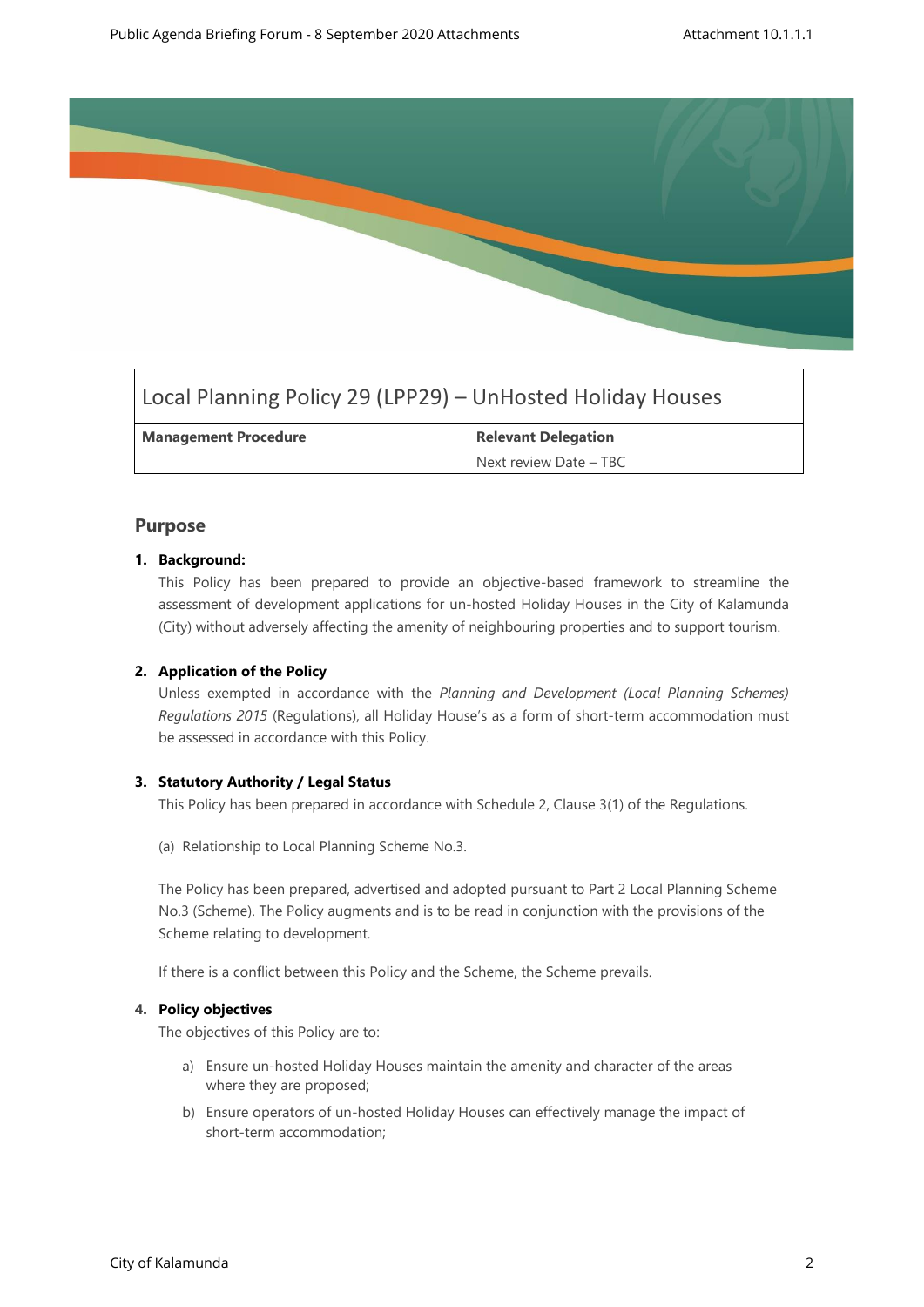

- c) Ensure un-hosted Holiday Houses are effectively serviced in areas where reticulated sewer connection is not available; and
- d) Streamline the assessment process for un-hosted Holiday Houses.

#### **5. Definitions**

**Tourist Development** - means a building, or a group of buildings forming a complex, other than a bed and breakfast, a caravan park or holiday accommodation, used to provide –

- i) Short term accommodation for guests; and
- ii) Onsite facilities for the use of guests; and
- iii) Facilities for the management of the development.

**Short-Term Accommodation** – means temporary accommodation provided either continuously or from time to time, with no guest accommodated for periods totalling more than three (3) months in any 12-month period.

**Holiday Accommodation** - means two or more dwellings on one lot used to provide short term accommodation for persons other than the owner of the lot.

**Holiday House** - means a single or ancillary dwelling on one lot used to provide short term accommodation but does not include a bed and breakfast.

**Hosted** – refers to any type of short-term accommodation where the occupiers of the accommodation are accompanied by a caretaker or manager residing on the same site during times of operation.

**Unhosted** – refers to any type of short-term accommodation where only the occupiers of the accommodation reside on the site during times of operation.

**Shared Access** – when the primary vehicle access to a site occurs via an access with shared access rights, such as common property, right of way, or similar.

**Operational Management Plan** – means a management plan prepared by an applicant to the satisfaction of the City, that demonstrates the mitigation measures to be taken by the applicant to ensure the objectives of the Holiday Houses Local Planning Policy are achieved.

#### **6. Policy Statement**

#### **6.1 Existing Amenity**

Development Applications must demonstrate acceptable impact with regard to:

- a) Maintenance of existing streetscape. Sites which propose parking on the verge or road pavement are not able to demonstrate acceptable impact;
- b) The generation of traffic. Sites which require access via a shared access are not able to demonstrate acceptable impact;
- c) Noise and antisocial behaviour. Short Term Accommodation proposals which do not include an Operational Management Plan are not able to demonstrate acceptable impact; and
- d) Scale. Sites which propose more than two adults per bedroom are not able to demonstrate acceptable impact\*.